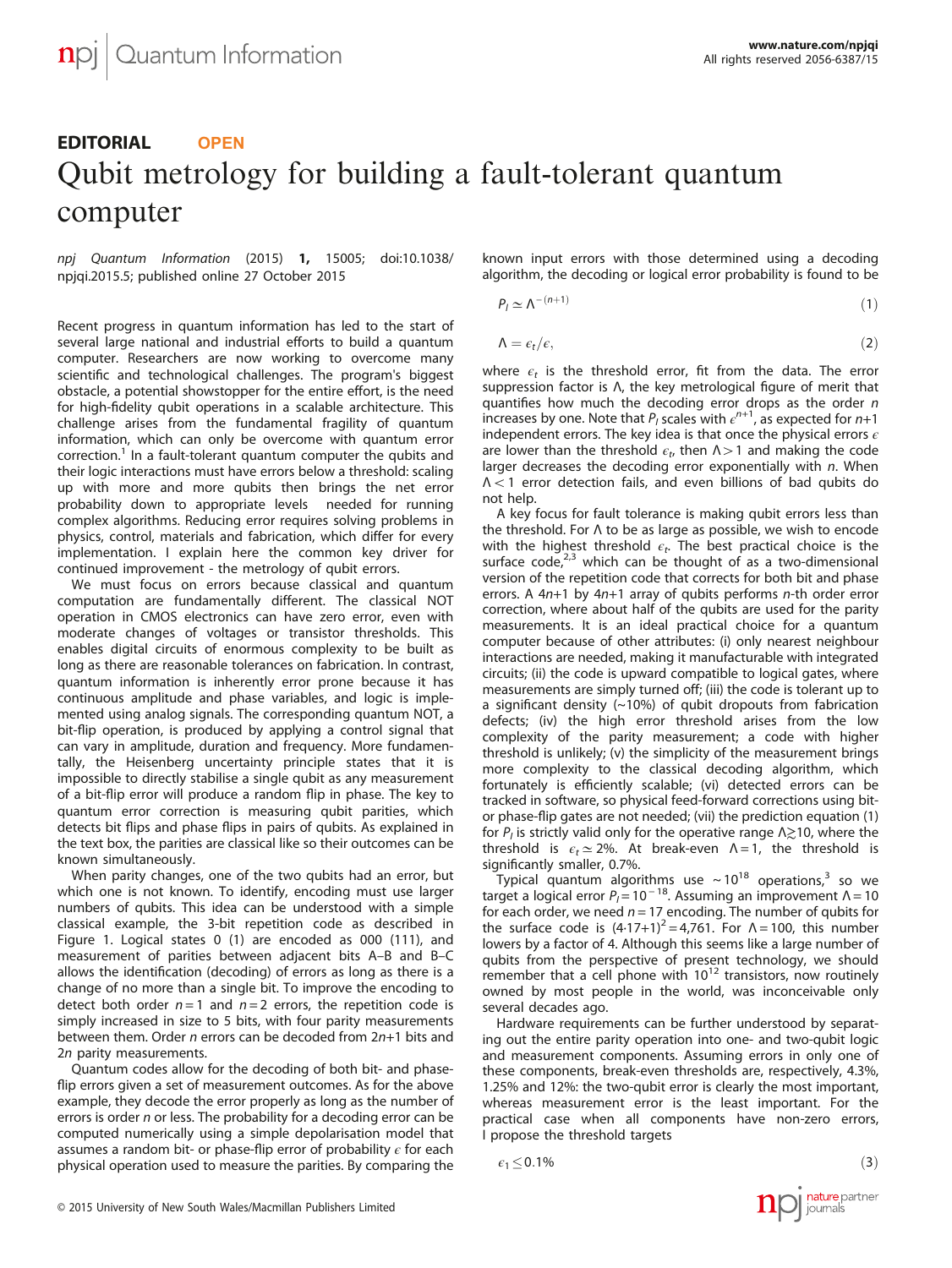

<span id="page-1-0"></span>2

Figure 1. 3-bit classical repetition code for bits A, B and C with parity measurements between A–B and B–C. Table shows all combination of inputs and the resulting parity measurements. For an initial state of all zeros, a unique decoding from the measurement to the actual error is obtained for only the top four entries, where there is no more than a single bit error (order  $n = 1$ ).

$$
\epsilon_2 \le 0.1\% \tag{4}
$$

$$
\epsilon_m \le 0.5\%,\tag{5}
$$

which gives  $\Lambda \geq 17$ . It is critical that all three error thresholds be met, as the worst performing error limits the logical error  $P_l$ . . Measurement errors  $\epsilon_m$  can be larger because its singlecomponent threshold 12% is high. Two-qubit error  $\epsilon_2$  is the most challenging because its physical operation is much more complex than for single qubits. This makes  $\epsilon_2$  the primary metric around which the hardware should be optimised. The single-qubit error  $\epsilon_1$ , being easier to optimise, should readily be met if the two-qubit threshold is reached. Note that although it is tempting to isolate qubits from the environment to lower one-qubit errors, in practice this often makes it harder to couple them together for two-qubit logic; I call such strategy 'neutrino-ised qubits'.

In the life cycle of a qubit technology, experiments start with a single qubit and then move to increasingly more complex multi-qubit demonstrations and metrology. The typical progression<sup>[4](#page-2-0)</sup> is illustrated in Figure 2, where the technology levels and their metrics are shown together.

In level I, one- and two-qubit experiments measure coherence times  $T_1$  and  $T_2$ , and show basic functionality of qubit gates. Along with the one-qubit gate time  $t_{q1}$ , an initial estimate of gate error can be made. Determining the performance of a two-qubit gate is much harder as other decoherence or control errors will typically degrade performance. Swapping an excitation between two qubits is a simple method to determine whether coherence has changed. Quantum process tomography is often performed on one- and two-qubit gates,<sup>[5](#page-2-0)</sup> which is important as it proves that proper quantum logic has been achieved. In this initial stage, it is not necessary to have low measurement errors, and data often have arbitrary units on the measurement axis. This is fine for initial experiments that are mostly concerned with the performance of qubit gates.

In level II, more qubits are measured in a way that mimics the scale-up process. This initiates more realistic metrology tests as to how a qubit technology will perform in a full quantum computer. Here the application of many gates in sequence through randomized benchmarking (RB) enables the total error to grow large enough for accurate measurement, even if each gate error is tiny.<sup>[6](#page-2-0)</sup> Interleaved RB is useful for measuring the error probability of specific one- and two-qubit logic gates, and gives important information on error stability. Although RB represents an average error and provides no information on error coherence between gates, it is a practical metric to characterise overall performance. For example, RB can be used to tune up the control signals for lower errors.<sup>8</sup> Process tomography can be performed for multiple qubits, but is typically abandoned because (i) the number of necessary measurements scales rapidly with increasing numbers



Metrics

Figure 2. Life cycle of a qubit. Illustration showing the increasing complexity of qubit experiments, built up on each other, described by technology levels I through VII. Numbers in parenthesis shows approximate qubit numbers. Key metrics are shown at bottom. Errors for one qubit, two qubit and measurement are described by  $\epsilon_1$ ,  $\epsilon_2$  and  $\epsilon_m$ , respectively, which leads to an error suppression factor  $\Lambda$ . Fault-tolerant error correction is achieved when  $\Lambda > 1$ . Scaling to large *n* leads to  $P_1 \rightarrow 0$ .

of qubits, (ii) information on error coherence is hard to use and (iii) it is difficult to separate out initialisation and measurement errors. Measurement error is also obtained in this level; differentiation should be made between measurement that destroys a qubit state or not, as the latter is eventually needed in level IV for logical qubits. A big concern is crosstalk between various logic gates and measurement outcomes, and whether residual couplings between qubits create errors when no interactions are desired. A variety of crosstalk measurements based on RB are useful metrology tools.

In level III an error detection or correction algorithm is performed,<sup>[9](#page-2-0)</sup> representing a complex systems test of all components. Qubit errors have to be low enough to perform many complex qubit operations. Experiments work to extend the lifetime of an encoded logical state, typically by adding errors to the various components to show improvement from the detection protocol relative to the added errors.

At level IV, the focus is measuring  $\Lambda > 1$ , demonstrating how a logical qubit can have less and less error by scaling up the order n of error correction. The logical qubit must be measured in first and second orders, which requires parity measurements that are repetitive in time so as to include the effect of measurement errors. Note that extending the lifetime of a qubit state in first order is not enough to determine Λ. Measuring  $Λ>1$  indicates that all first-order decoding errors have been properly corrected, and that further scaling up should give lower logical errors. Because 81 qubits are needed for the surface code with  $n = 2$ , a useful initial test is for bit-flip errors, requiring a linear array of nine qubits. These experiments are important as they connect the error metrics of the qubits, obtained in level II, to actual faulttolerant performance Λ. As there are theoretical and experimental approximations in this connection, including the depolarisation assumption for theory and RB measurement for experiment, this checks the whole framework of computing fault tolerance. A fundamentally important test for  $n \geq 2$  is whether  $\Lambda$  remains constant, as correlated errors would cause Λ to decrease. Level IV tests continue until the order  $n$  is high enough to convincingly demonstrate an exponential suppression of error. A significant challenge here is to achieve all error thresholds in one device and in a scalable design.

An experiment measuring the bit-flip suppression factor  $\Lambda_X$  has been done with a linear chain of nine superconducting qubits.<sup>[10](#page-2-0)</sup> The measurement  $\Lambda_X = 3.2$  shows logical errors have been reduced, with a magnitude that is consistent with the bit-flip threshold of 3% and measured errors. This is the first demonstration that individual error measurements can be used to predict fault tolerance. For bit and phase fault tolerance, we need to improve only two-qubit errors and then scale.